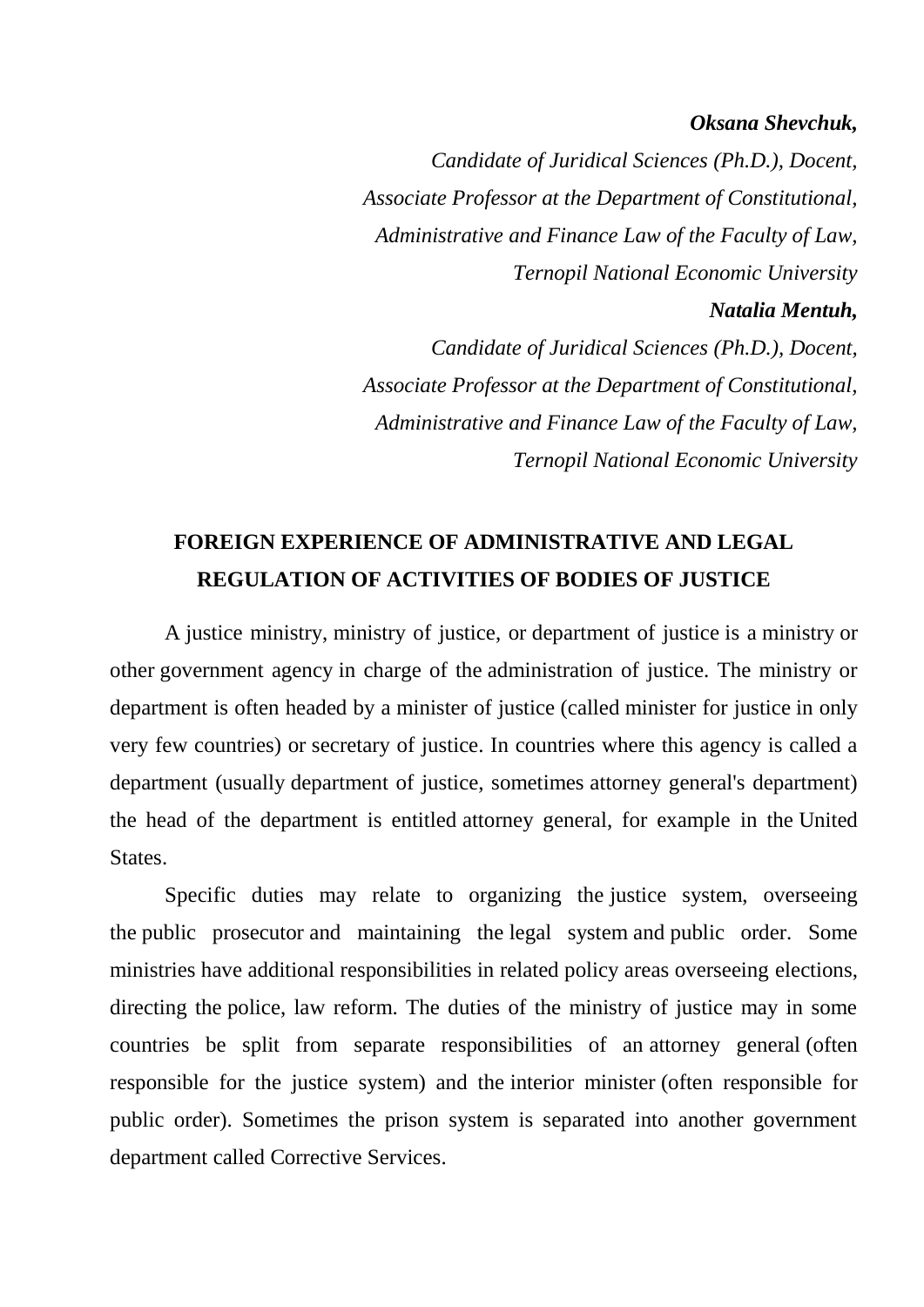The function of a judge, as well as of that of a public prosecutor, is exercised by members of the judiciary. The administrative function is carried out by the Ministry of Justice.

The judicial function can be broken down into the following areas: Ordinary civil and criminal, Administrative, Accounting, Military, Taxation

Jurisdiction over administrative matters is exercised by regional administrative courts (Tribunali Amministrativi Regionali or TAR) and by the Council of State (Consiglio di Stato).

Jurisdiction over accounting matters is exercised by the State Auditors' court (Corte dei conti). The office of its general public prosecutor is based at the same court.

Jurisdiction over taxation matters is exercised by the Provincial Taxation Commissions and the District Taxation Commissions.

Jurisdiction in military affairs is exercised by the military courts, the military appeals court, the surveillance military court, military prosecutors based at the military courts, general military prosecutors based at the military appeals court, and the general military prosecutor based at the Court of Cassation.

Jurisdiction over ordinary civil and criminal matters is exercised by magistrates belonging to the judicial order, which is divided into judges on the one hand and magistrates of the public prosecutor's office on the other, fulfilling the roles of judges and investigators respectively.

### Administration of courts

The Constitution, among the government structures, puts the Ministry of Justice in charge of court administration because of its special function, role and relationship with the judiciary.

After a very difficult public examination, magistrates are assigned to courts in a certain area of competence, according to their personal choice. They cannot be assigned, promoted, removed, transferred or punished without deliberation by the Consiglio Superiore della Magistratura or CSM (the superior council of magistrates) and with special guarantees of protection.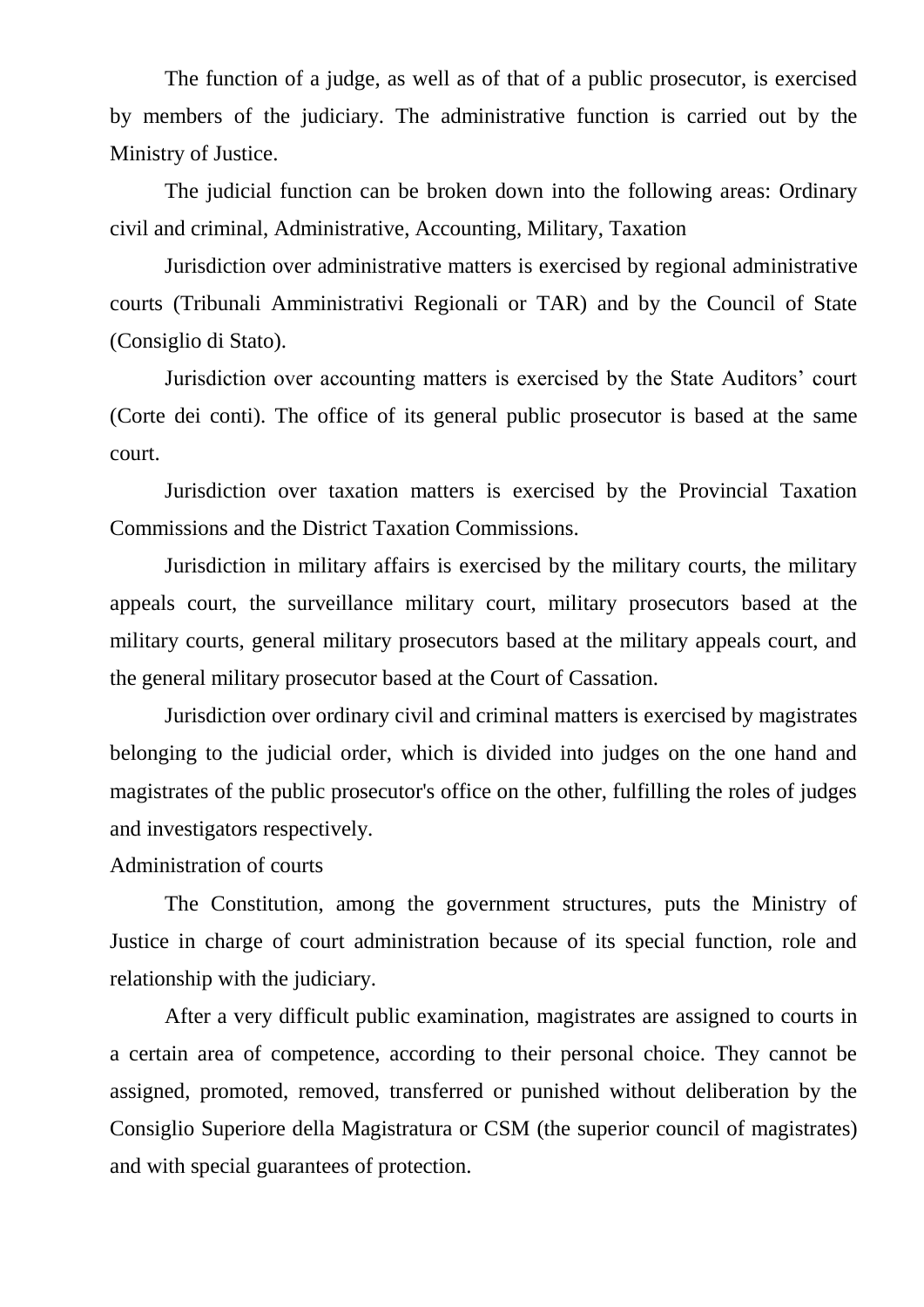Justices of the peace (giudici di pace) – who are honorary (not professional) judges. They hear minor civil and criminal matters

The role of public prosecutor is played by career magistrates, who exercise their functions under the supervision of the chief of their bureau. This operates as a kind of hierarchy that applies only to the public prosecutors' offices.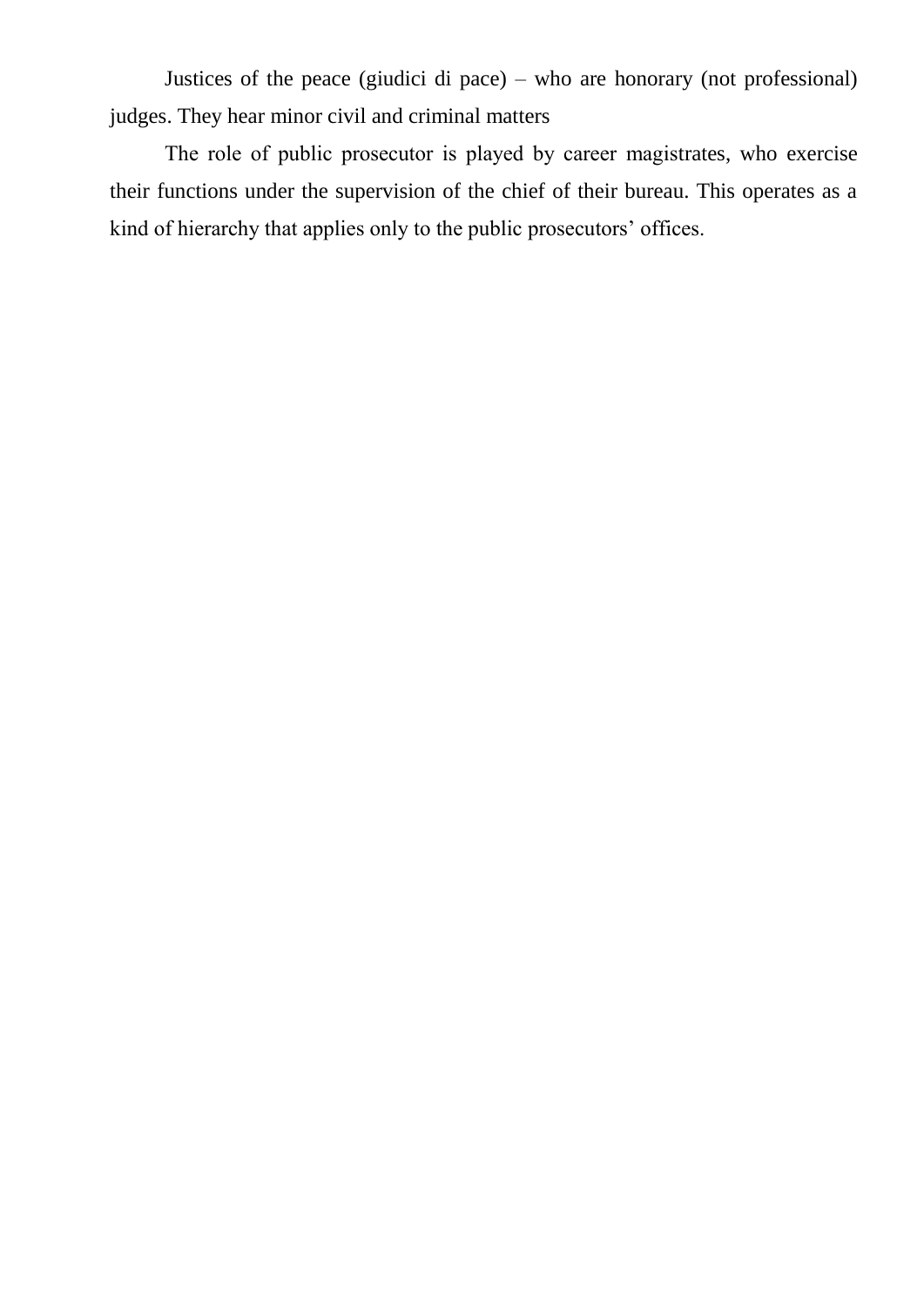### *Andrii Hrubinko,*

*Candidate of Sciences (PhD), Associate Professor of Department of Theory and History of State and Law, Ternopil National Economic University*

### *Iryna Galashin,*

*Master's degree, Department of Theory and History of State and Law, Faculty of Law of Ternopil National Economic University*

# **APPLICATION OF THE PRINCIPLE OF RULE OF LAW IN THE PRACTICE OF THE EUROPEAN COURT OF HUMAN RIGHTS**

Taking into account the developments of modern domestic and foreign science, the problems of application of the rule of law principle in the practice of the European Court of Human Rights by domestic courts are highlighted.

Legislation stipulates that a person may be held liable only in case of violation of the law, and be liable in accordance with the procedure established by law, each person is equal before the law and is not subject to any discrimination. These norms are enshrined in the Constitution of Ukraine and emphasize the importance of the rule of law principle at the legislative level. At the domestic level, this principle is among the most important principles on which the formation, implementation of compliance with the law is based. It is enshrined directly in Article 6 of the Constitution of Ukraine, as well as indirectly in the most important laws regulating important spheres of public life.

The most versatile interpretation of the rule of law principle is given in the rulings of the European Court of Human Rights, which operates on the basis of the European Convention for the Protection of Human Rights and Fundamental Freedoms of 1950, which was ratified on the territory of our Motherland on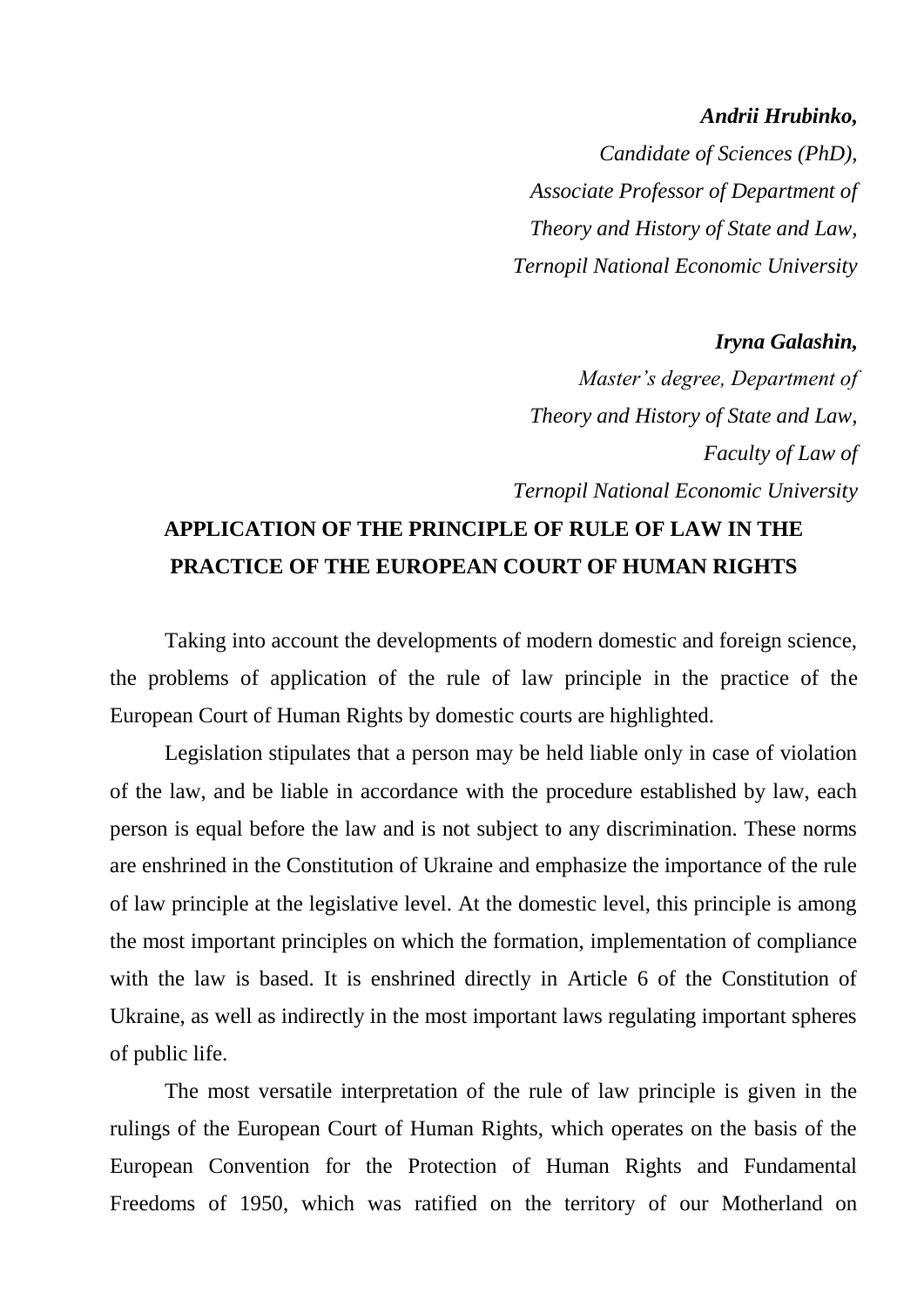September 11, 1997. At present, the Convention for the Protection of Human Rights and Fundamental Freedoms is a part of the national legislation of Ukraine and its principle of «rule of law» must be taken into account when resolving disputes in courts.

So, we see that the rule of law principle has been formed and operates in a democratic society in the institutions that ensure its proper functioning. It takes an important place among other European principles, taking into account its fundamental importance. This follows from the very content of the rule of law, which is enshrined in almost all sectors of not only domestic but also European law. The principle of the rule of law opens the way to creative rather than thoughtless application of the law, but in no case can be a justification for abuses by the court, otherwise – judicial arbitrariness. Judicial decisions with reference to the rule of law in terms of content should establish human rights and strengthen trust in the courts.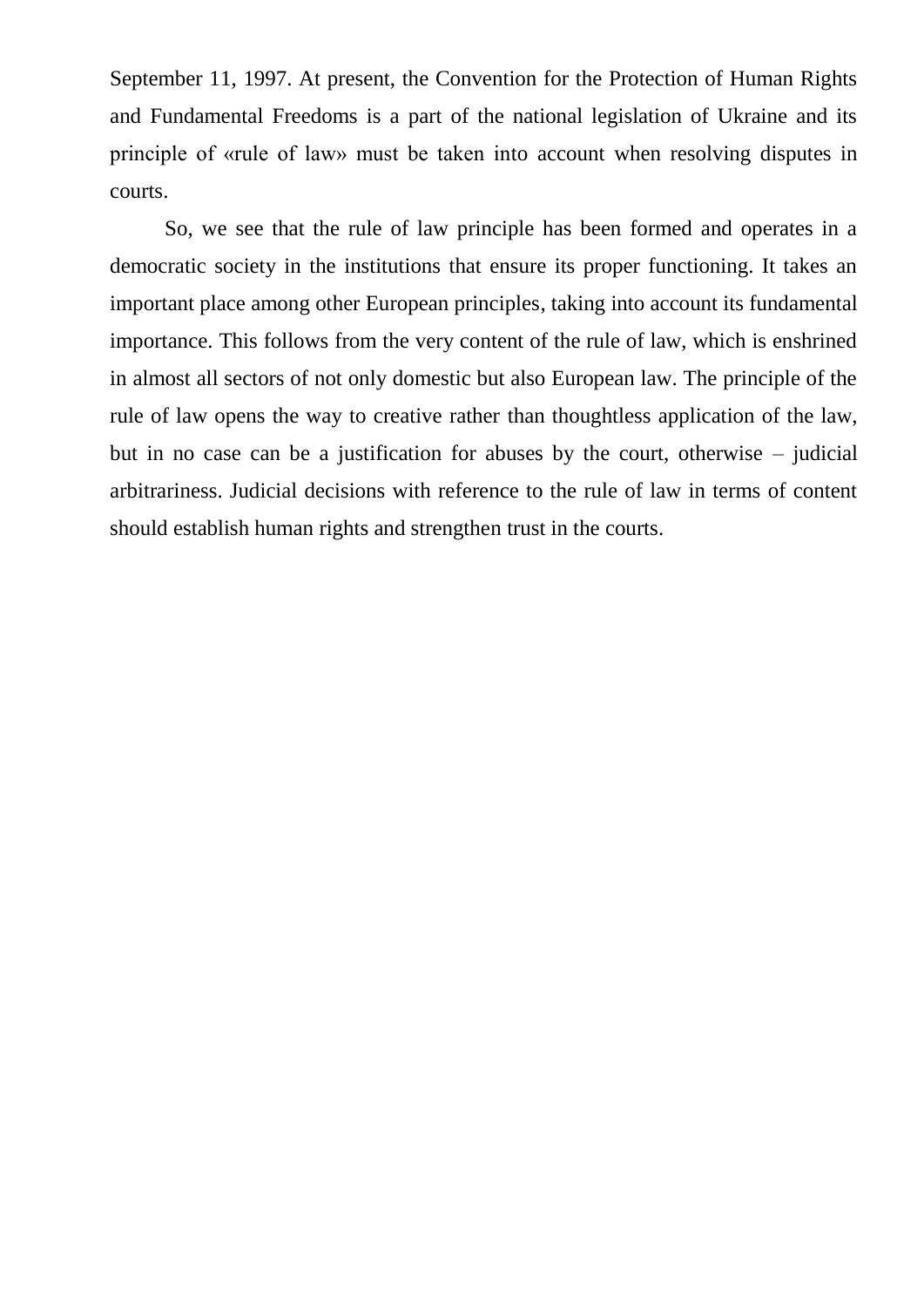### *Oksana Shevchuk,*

*Candidate of Juridical Sciences (Ph.D.), Docent, Associate Professor at the Department of Constitutional, Administrative and Finance Law of the Faculty of Law, Ternopil National Economic University*

### *Iryna Teslyuk,*

*Master's Degree student of Law Faculty of Ternopil National Economic University*

## **FEATURES OF DEVELOPMENT OF ALTERNATIVE METHODS FOR SOLVING DISPUTES ACTIVITY IN UKRAINE**

Mediation is a dynamic, structured, interactive process where a neutral third party assists disputing parties in resolving conflict through the use of specialized communication and negotiation techniques. All participants in mediation are encouraged to actively participate in the process. Mediation is a "party-centered" process in that it is focused primarily upon the needs, rights, and interests of the parties. The mediator uses a wide variety of techniques to guide the process in a constructive direction and to help the parties find their optimal solution. A mediator is facilitative in that she/he manages the interaction between parties and facilitates open communication. Mediation is also evaluative in that the mediator analyzes issues and relevant norms ("reality-testing"), while refraining from providing prescriptive advice to the parties (e.g., "You should do... .").

Mediation, as used in law, is a form of alternative dispute resolution (ADR), a way of resolving disputes between two or more parties with concrete effects. Typically, a third party, the mediator, assists the parties to negotiate a settlement. Disputants may mediate disputes in a variety of domains, such as commercial, legal, diplomatic, workplace, community and family matters.

The term "mediation" broadly refers to any instance in which a third party helps others reach agreement. More specifically, mediation has a structure, timetable and dynamics that "ordinary" negotiation lacks. The process is private and confidential, possibly enforced by law. Participation is typically voluntary. The mediator acts as a neutral third party and facilitates rather than directs the process.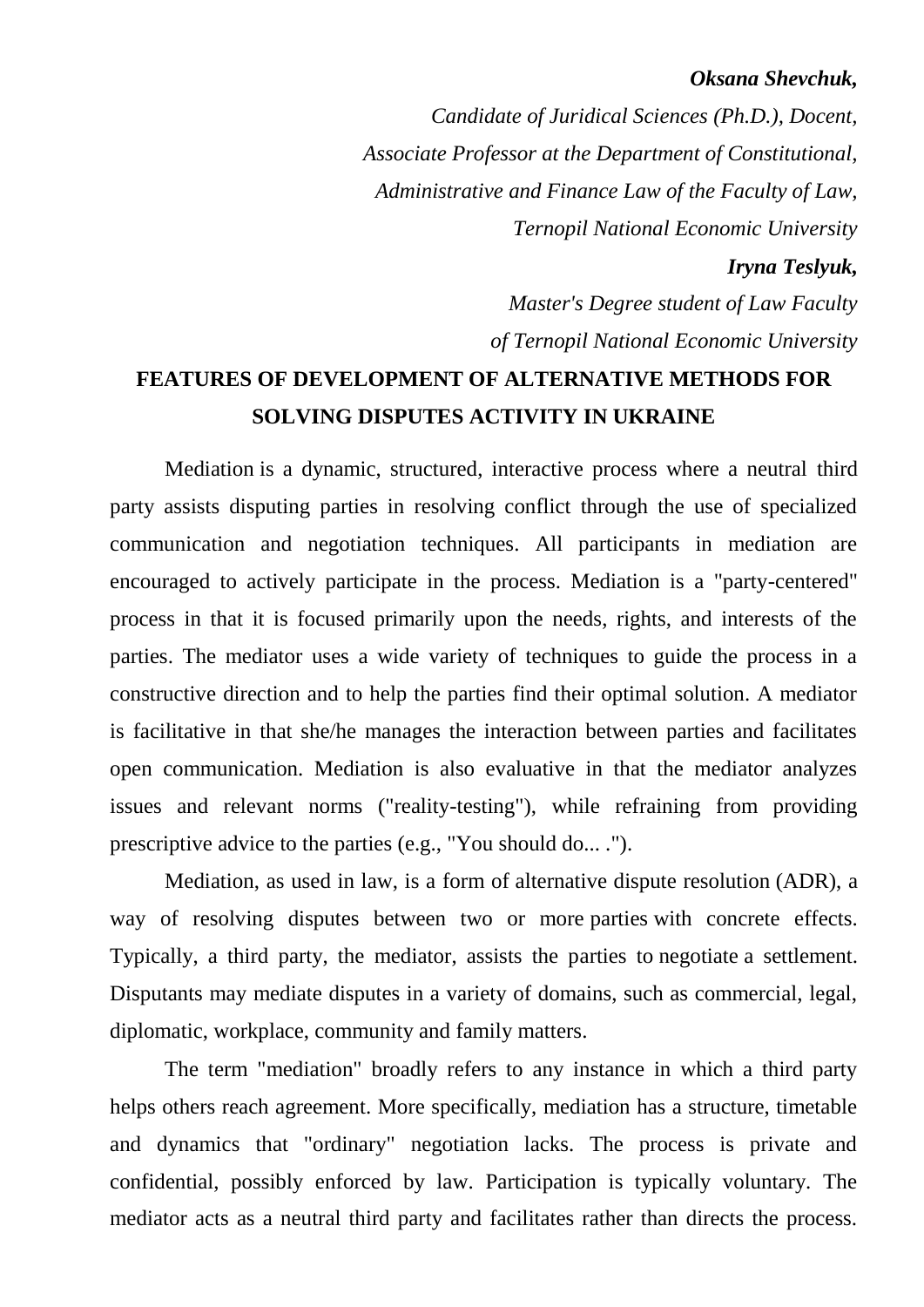Mediation is becoming a more peaceful and internationally accepted solution in order to end conflict. Mediation can be used to resolve disputes of any magnitude.

The term "mediation", however, due to language as well as national legal standards and regulations is not identical in content in all countries but rather has specific connotations and there are quite some differences between Anglo-Saxon definitions and other countries, especially countries with a civil, statutory law tradition like Germany or Austria.

Mediators use various techniques to open, or improve, dialogue and empathy between disputants, aiming to help the parties reach an agreement. Much depends on the mediator's skill and training. As the practice gained popularity, training programs, certifications and licensing followed, producing trained, professional mediators committed to the discipline.

Disputes involving neighbors often have no official resolution mechanism. Community mediation centers generally focus on neighborhood conflict, with trained local volunteers serving as mediators. Such organizations often serve populations that cannot afford to utilize the courts or professional ADR-providers. Community programs typically provide mediation for disputes between landlords and tenants, members of homeowners associations and small businesses and consumers. Many community programs offer their services for free or at a nominal fee.

Experimental community mediation programs using volunteer mediators began in the early 1970s in several major U.S. cities. These proved to be so successful that hundreds of programs were founded throughout the country in the following two decades. In some jurisdictions, such as California, the parties have the option of making their agreement enforceable in court.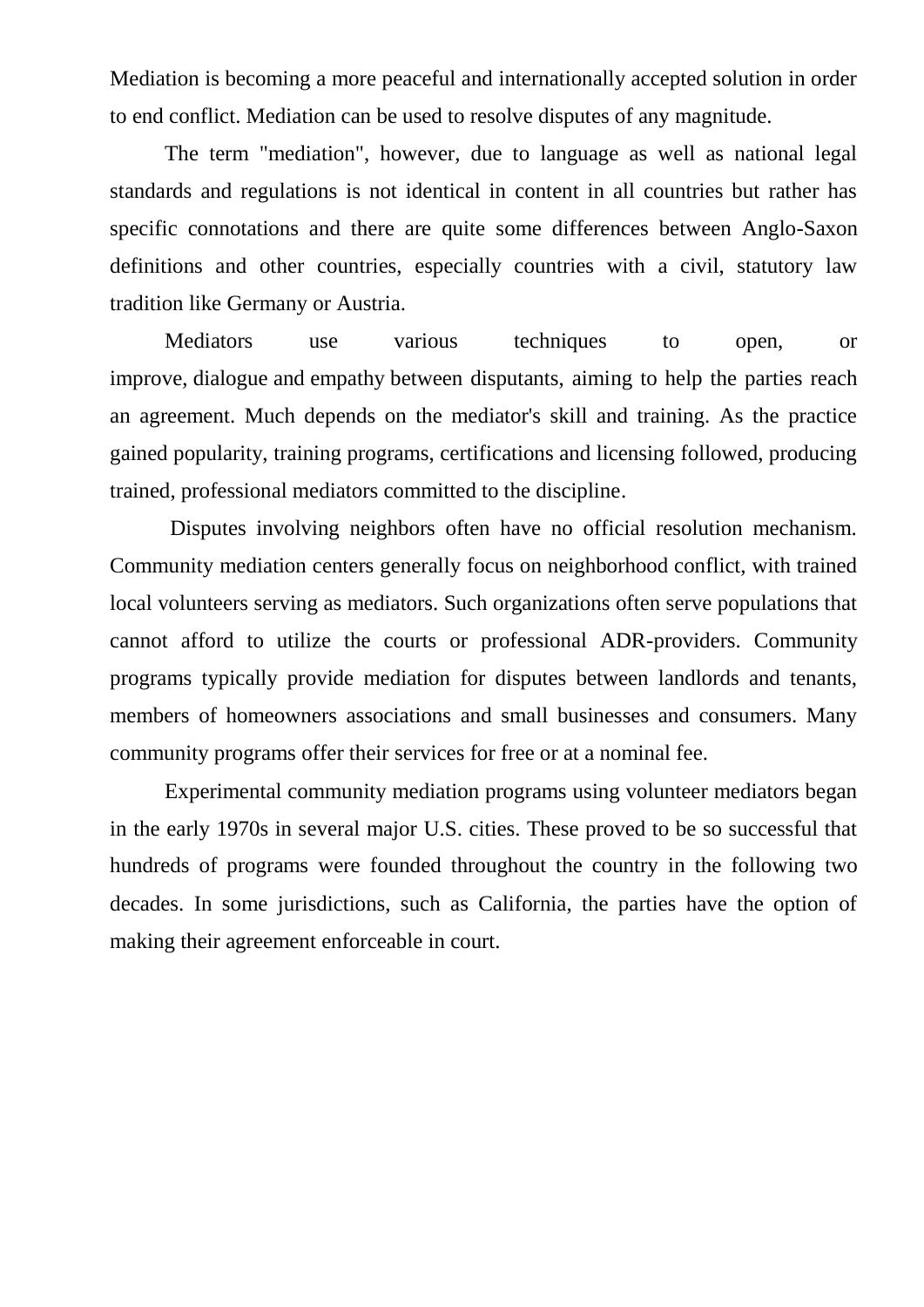### *Oksana Gomotiuk,*

*Ph.D., Professor, Head of the Department of Documentation, Informational activity and Ukrainian studies, TNEU Tetiana Slipchenko, Ph.D., Department of Economic Security and Financial Investigations, TNEU*

### **GENESIS OF LEGAL REGULATION OF RELATIONS IN THE SPHERE OF PROTECTION OF COMMERCIAL SECRETS**

One of the components of legal regulation of competition is the definition of the status of commercial secrets and ensuring its protection. Moreover, the most substantive justification of the development of legal regulation of relations in the field of protection of commercial secrets, we consider it will be necessary to turn to foreign experience of legal regulation of these relationships.

Due to this context, we are talking about two groups of countries: they have adopted special legislation on commercial secrecy (USA, Canada, Moldova, and United Kingdom) and countries that do not have special legislation on commercial secrecy (France, Italy and Australia).

Analysis of national legislation, special scientific literature on commercial secrets, and the experience of some foreign countries testify to the expediency of adopting a special law aimed at legal regulation of relations in the field of protection of commercial secrets. Perspectives of the further development of Ukrainian legislation on commercial secrets appear inseparable from processes of harmonization and approximation of private law in Europe. Adaptation of Ukrainian legislation to European standards should contribute to Ukraine's integration into European economic and political processes and the comprehensive reform of Ukraine's foreign trade regime.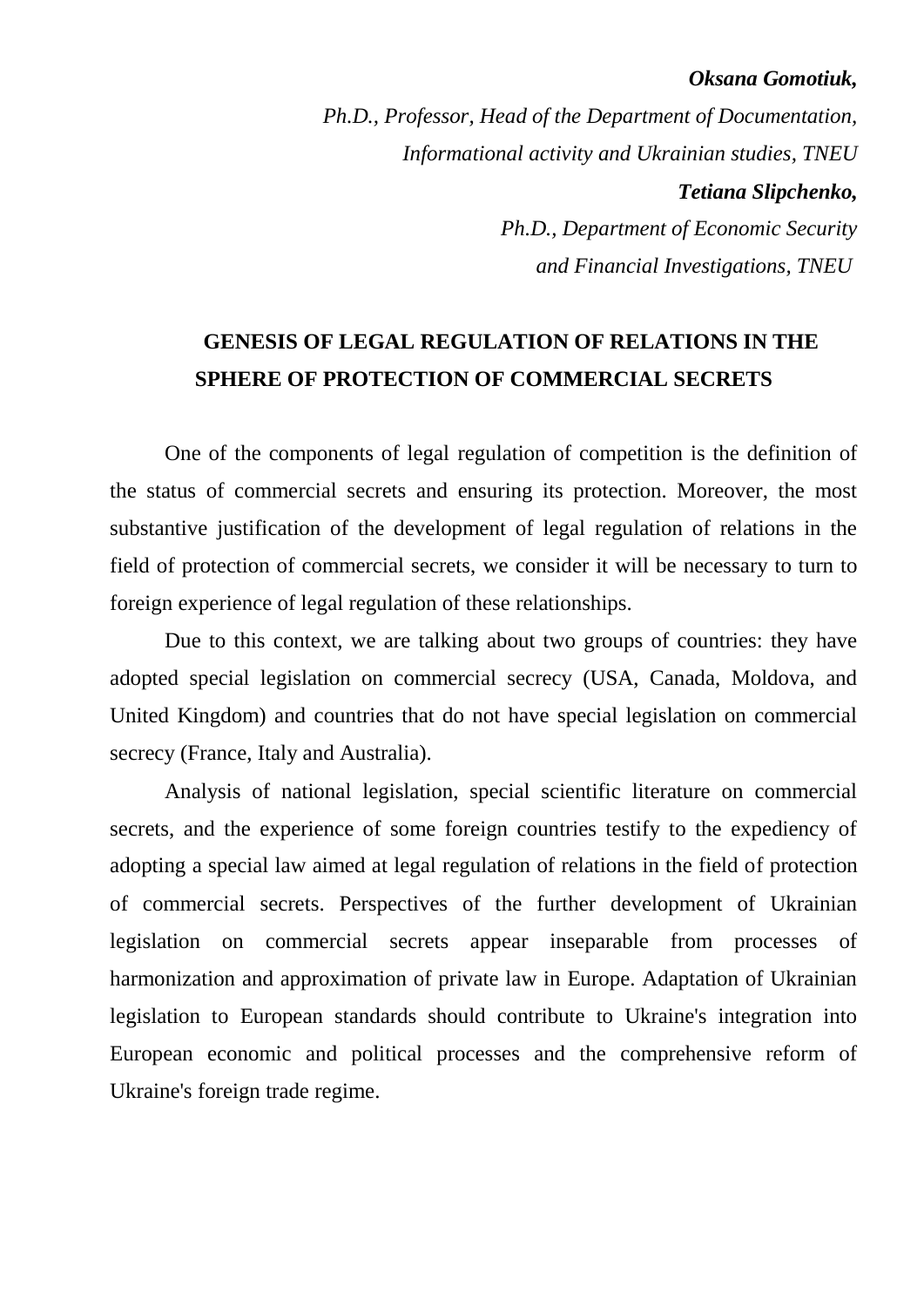### *Olga Baranetska,*

*PhD in Economics, Associate Professor of Department of Economic Security and Financial Investigations, Ternopil National Economic University Aleksandra Oliynychuk, PhD in Economics, Associate Professor of Department of Economic Security and Financial Investigations, Ternopil National Economic University*

### **ABUSE OF POWER OR OFFICIAL POSITION AS AN ELEMENT OF ECONOMIC CRIME**

In the introduction of the article was noticed that the topic of crime in the field of official activity is very urgent from the scientific and practical point of view, in particular the abuse of power or official position in the context of economic crime

The aim of the article is elucidation of the problem of counteracting abuse of power or official position in the context of prevention of economic crime and the formulation of appropriate author's recommendations in this area of scientific research.

In the article the acts relating to the abuse of power or office position were considered. The quantitative and qualitative indicators of counteracting to abuse of power or office position were analyzed. There was made conclusion concerning effectiveness of law enforcement agencies in the field of counteraction to abuse of power or official position in Ukraine. The aspects of economic crime from the point of official misconduct were highlighted. The recommendations for combating of abuse of power or office in order to prevent economic crime were formulated.

There was made a general conclusion concerning counteracting abuse of power or official position in the context of prevention of economic crime.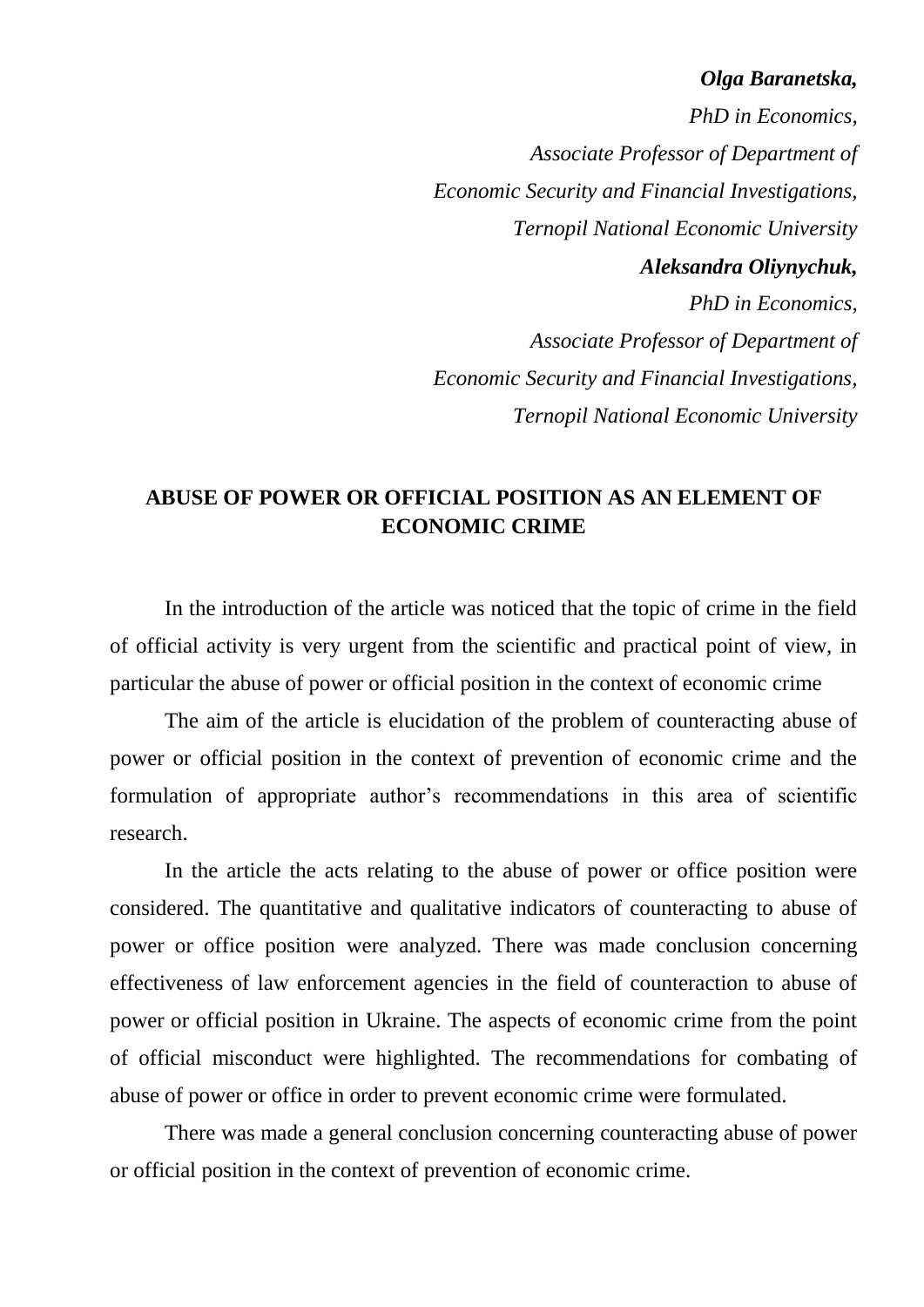*Yurii Pilyukov, Senior Lecturer at the Department of Criminal Law and Process Faculty of Law of TNEU Candidate of jurisprudence* 

**PROCEDURAL REQUIREMENTS FOR THE OPINION OF AN EXPERT IN CRIMINAL PROCEEDINGS**

Today, the investigation of criminal proceedings can not do without conducting various forensic examinations. Consequently, forensic examination is considered to be the most important and qualified form of use of special knowledge in the process of proving the circumstances of a crime. It is these circumstances that became the basis for choosing the subject of the study and justifies its relevance at the present stage of the reform of the law-enforcement and judicial system in Ukraine.

The purpose of the article is to study the essence and significance of the expert's conclusion as a procedural source of evidence, as well as the features of involving an expert in criminal proceedings, the development of practical recommendations for improving the existing criminal procedural law.

The current CPC of Ukraine substantially changed the rules regarding the expert's conclusion as a procedural source of evidence, as well as the procedure for involving an expert in conducting forensic examinations.

The expert's conclusion should be understood as a detailed description of the research conducted by the expert and the conclusions drawn from their results, the answers to the questions put forward by the person who attracted the expert or the investigating judge or the court that commissioned the examination (paragraphs 1 of Article 101 of the CPC). ]

The expert's conclusion as a synthesis of the forensic examination is provided in writing, but each party to the criminal proceedings has the right to apply to the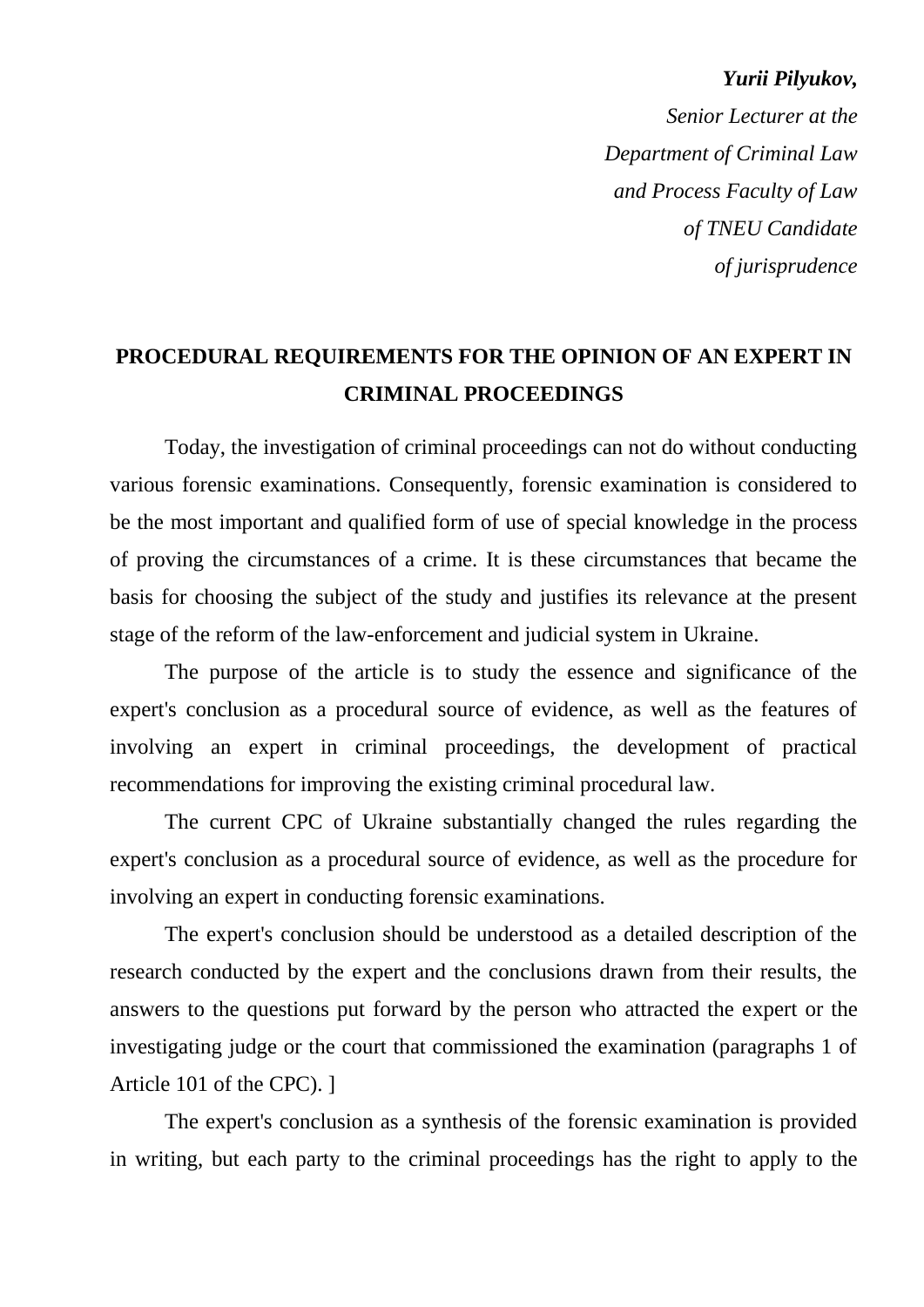court with a petition requesting the expert to interrogate during the trial to clarify or supplement his conclusion (Part 7 of Article 101 CCP) [1].

The criteria for assessing the expert's conclusion - the mental (logical) activity carried out by the investigator, prosecutor, investigating judge, court, is its affiliation, admissibility, authenticity, sufficiency and interrelation with other evidence in the criminal proceedings. These criteria must meet the requirements of criminal procedural law for the possibility of using it in the process of proof.

For the expert's conclusion, the source of evidence is a procedural document. Thus, for an investigator, a prosecutor, an investigating judge and a court, procedural documents of appointment of an examination are an order or decision, the requirements of which are clearly stated in the CPC.

However, in the current CPC the legislator has not defined the form and content of the document by which the party of protection may apply to the expert institution or expert on the appointment and conduct of the examination.

### Conclusions:

firstly, the expert's conclusion is an independent procedural source of evidence, which is obtained during the expert examination of the forensic examination, contains information synthesizing within the competence and competence of the expert; secondly, the expert's conclusion must be consistent with the main criteria for assessing evidence - affiliation, admissibility, authenticity and sufficiency; thirdly, the affiliation, admissibility, authenticity and sufficiency of the expert's conclusion depends on a number of factors: the correctness of the formulation of the questions put by the parties to the criminal proceedings for resolution, the legality of obtaining the materials to be sent for research, their adequacy and quality, as well as the competence and competence of the expert , observance of his duties; Fourthly, the issues related to the appointment of examinations in criminal proceedings by the defense party, which require some changes to the norms of the current CPC of Ukraine and the Law of Ukraine "On Forensic Examination", are still not fully resolved.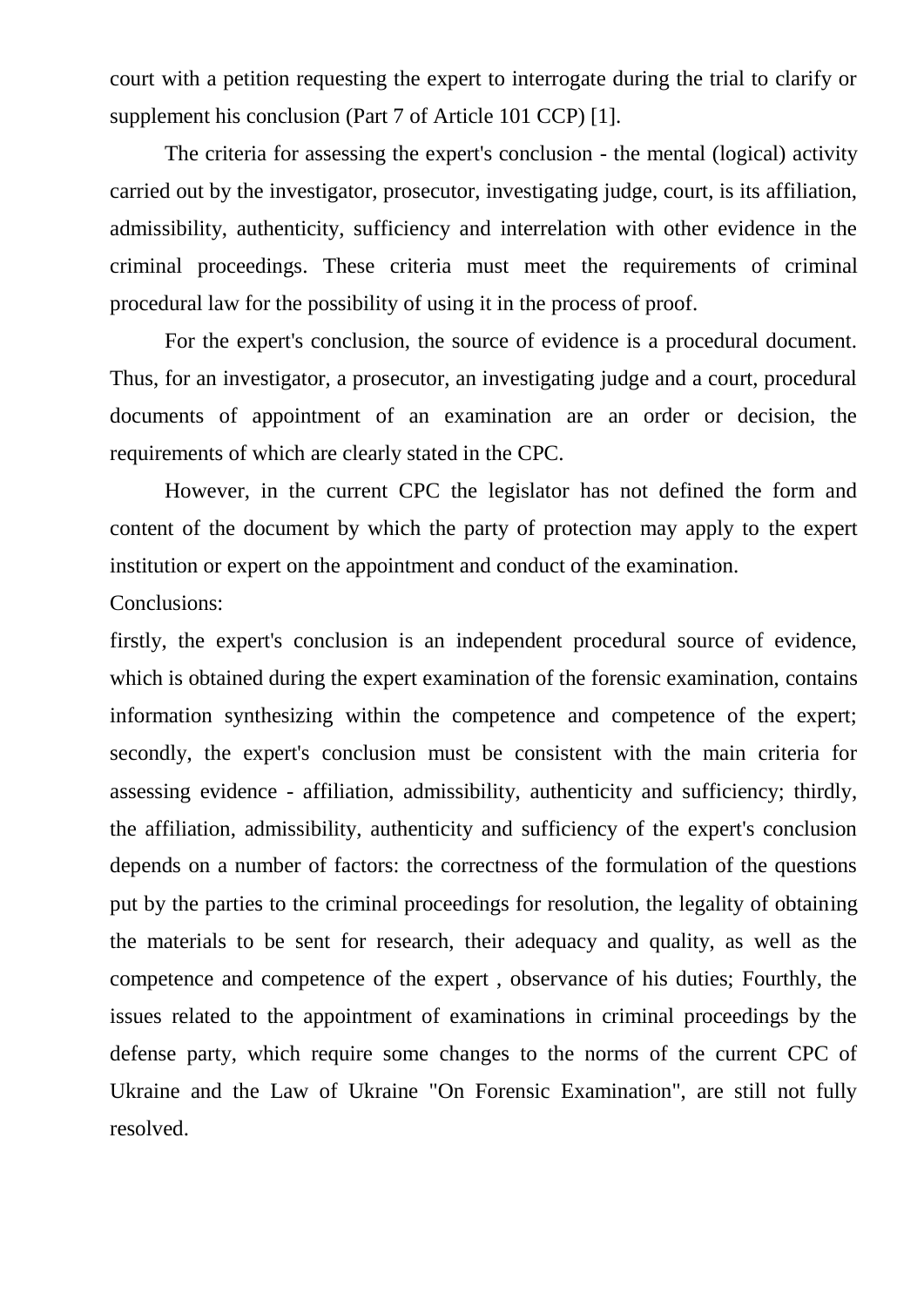#### *Bohdan Prokopiv,*

*Senior Lecturer of the Department of Criminal law and process Faculty of Law of Ternopil National Economic University*

### **SPECIFIC FUNCTIONING OF THE HIGH ANTICORRUPTION COURT IN UKRAINE: INTERNATIONAL EXPERIENCE AND UKRAINIAN REALITIES**

Nowadays, corruption is one of the most common problems in Ukraine. This phenomenon has become too widespread and has penetrated into all spheres of society's life, and according to statistics of leading international organizations, Ukraine is one of the most corrupt countries in Europe. Of course, this has a negative impact on the economic and political situation in the country and the standard of living of the citizens.

In connection with European integration reforms, a number of anti-corruption authorities have been increased in Ukraine with establishment of the Specialized Anti-Corruption Prosecutor's Office, the National Anti-Corruption Bureau and the National Agency for the Prevention of Corruption, but their activities, unfortunately, have not been effective.

On June 7, 2018, Ukrainian Parliament, the Verkhovna Rada of Ukraine adopted the Law of Ukraine "About the Highest Anti-Corruption Court", which initiates the creation of another anti-corruption authority - the Supreme Anticorruption Court. The need for its creation is currently a very controversial issue; in fact, society was divided into two camps: the supporters of the creation of a specialized court and opponents of its formation.

According to the Law "About the Supreme Anti-Corruption Court" of June 7, 2018, the Higher Anti-Corruption Court is a constantly acting, highest specialized court in the system of Ukrainian judicial system.

The feasibility of establishing this authority remains questionable, because, analyzing the international experience of the existence of anti-corruption courts, none